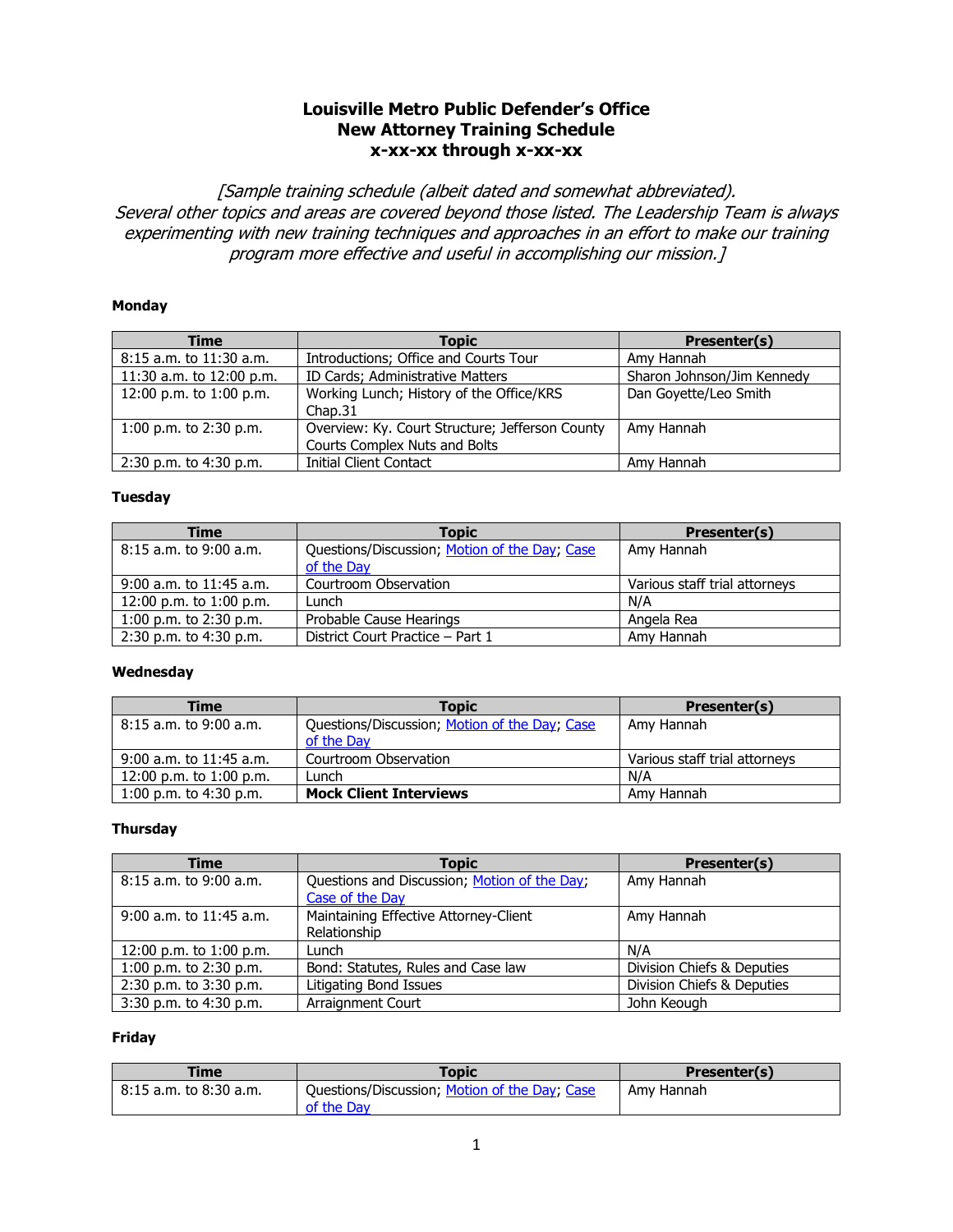| 8:30 a.m. to 10:00 a.m.      | Discovery: RCr 7.24 & 7.26 (excluding experts)   | Amv Hannah         |
|------------------------------|--------------------------------------------------|--------------------|
| $10:00$ a.m. to $11:45$ a.m. | <b>Motion Practice</b>                           | Amy Hannah         |
| 12:00 p.m. to 1:00 p.m.      | _unch                                            | N/A                |
| $1:00$ p.m. to $2:00$ p.m.   | OPEN (reading, review & prep time for exercises) |                    |
| $2:00$ p.m. to 4:30 p.m.     | In-house Training Seminar for Full Staff         | Invited Speaker(s) |

| Time                       | <b>Topic</b>                                                | Presenter(s)                  |
|----------------------------|-------------------------------------------------------------|-------------------------------|
| $8:15$ a.m. to $9:00$ a.m. | Questions/Discussion; Motion of the Day; Case<br>of the Day | Amy Hannah                    |
| $9:00$ a.m. to 11:45 a.m.  | Courtroom Observation                                       | Various staff trial attorneys |
| 12:00 p.m. to 1:00 p.m.    | Lunch                                                       |                               |
| 1:00 p.m. to $3:00$ p.m.   | Probable Cause Hearing Tapes                                | N/A                           |
| $3:00$ p.m. to $4:30$ p.m. | OPEN (reading, review & prep time for exercises)            |                               |

## **Tuesday**

| <b>Time</b>               | <b>Topic</b>                                  | Presenter(s) |
|---------------------------|-----------------------------------------------|--------------|
| $8:15$ a.m. to 9:00 a.m.  | Questions/Discussion; Motion of the Day; Case | Amy Hannah   |
|                           | of the Day                                    |              |
| $9:00$ a.m. to 11:45 a.m. | Voir Dire – Part 1                            | Amy Hannah   |
| 12:00 p.m. to 1:00 p.m.   | Lunch                                         | N/A          |
| 1:00 p.m. to $4:30$ p.m.  | <b>Mock Probable Cause Hearings</b>           | Amy Hannah   |

## **Wednesday**

| Time                        | <b>Topic</b>                                 | Presenter(s)   |
|-----------------------------|----------------------------------------------|----------------|
| $8:15$ a.m. to $9:00$ a.m.  | Questions/Discussion; Motion of the Day (1); | Amy Hannah     |
|                             | Motion of the Day (2); Case of the Day       |                |
| $9:00$ a.m. to $11:45$ a.m. | Preservation of Error                        | Josh Reho      |
| 12:00 p.m. to 1:00 p.m.     | Lunch                                        | N/A            |
| 1:00 p.m. to $3:00$ p.m.    | District Court Practice – Part 2             | Amy Hannah     |
| $3:00$ p.m. to 4:30 p.m.    | KRE Article IV: Relevance                    | Sheila Seadler |

### **Thursday**

| <b>Time</b>                 | <b>Topic</b>                                                | Presenter(s)           |
|-----------------------------|-------------------------------------------------------------|------------------------|
| $8:15$ a.m. to $9:00$ a.m.  | Questions/Discussion; Motion of the Day; Case<br>of the Day | Amy Hannah             |
|                             |                                                             |                        |
| $9:00$ a.m. to $11:45$ a.m. | Voir Dire - Part 2: Cause Challenges,                       | Amy Hannah             |
|                             | Rehabilitation and Batson                                   |                        |
| 12:00 p.m. to 1:00 p.m.     | Lunch                                                       | N/A                    |
| 1:00 p.m. to $2:30$ p.m.    | Revocation Hearings, Probation and Parole                   | Amy Hannah             |
| 2:30 p.m. to 4:30 p.m.      | Competency and Criminal Responsibility                      | Leo Smith/Beth McMahon |

| Time                        | Topic                                         | Presenter(s) |
|-----------------------------|-----------------------------------------------|--------------|
| $8:15$ a.m. to 9:00 a.m.    | Questions/Discussion; Motion of the Day; Case | Amy Hannah   |
|                             | of the Day                                    |              |
| $9:00$ a.m. to $11:45$ a.m. | Voir Dire Trial Tapes                         | N/A          |
| 12:00 p.m. to 1:00 p.m.     | Lunch                                         | N/A          |
| 1:00 p.m. to $2:30$ p.m.    | KRE Article VIII: Hearsay                     | Amy Hannah   |
| $2:30$ p.m. to $3:30$ p.m.  | STAFF MEETING                                 | N/A          |
| 3:30 p.m. to 4:30 p.m.      | Opening and Maintaining a Case File           | Amy Hannah   |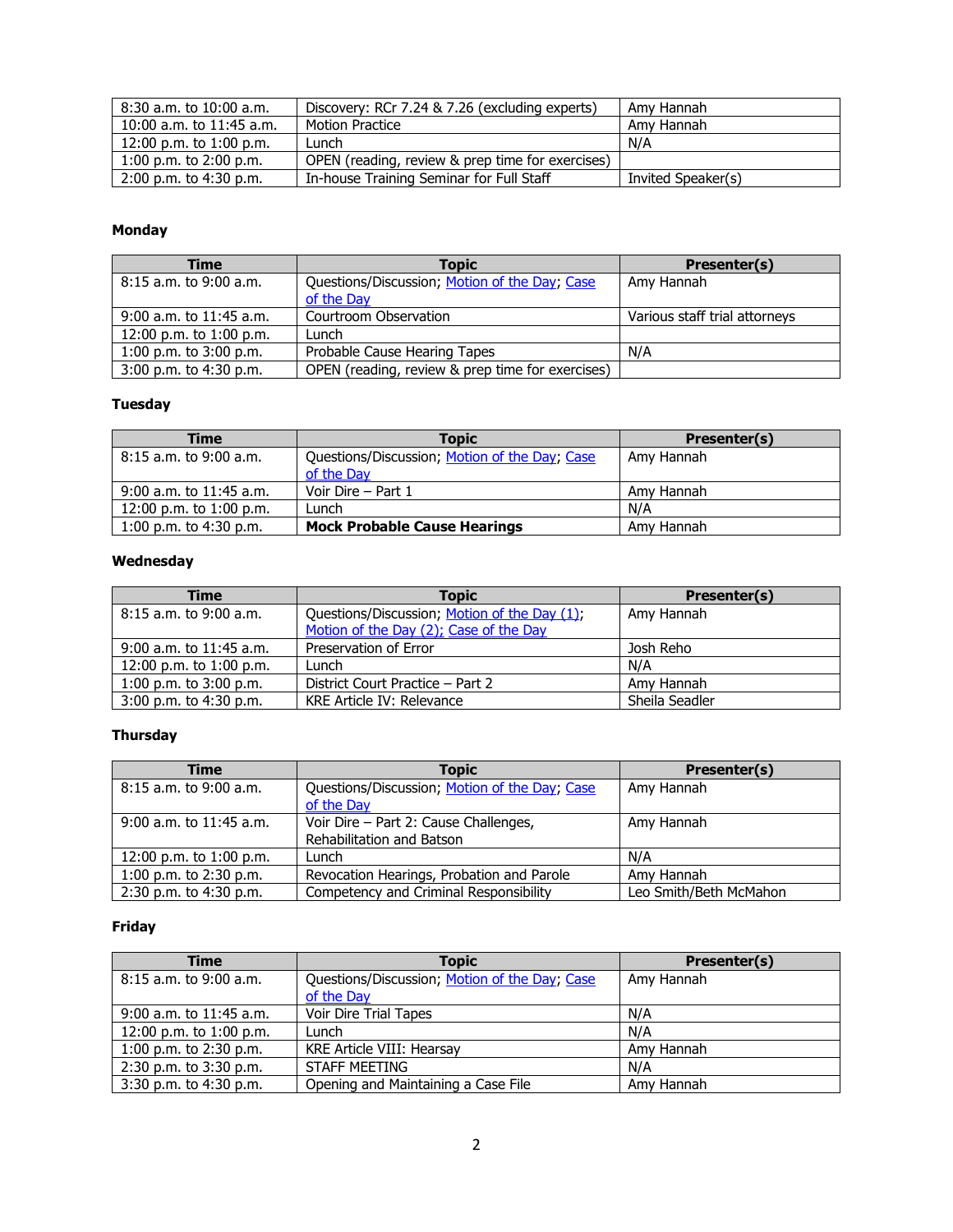| <b>Time</b> | <b>Topic</b>                         | Presenter(s) |
|-------------|--------------------------------------|--------------|
|             |                                      |              |
|             | <b>Court Holiday - Office Closed</b> |              |
|             |                                      |              |

## **Tuesday**

| Time                      | <b>Topic</b>                                  | <b>Presenter(s)</b> |
|---------------------------|-----------------------------------------------|---------------------|
| 8:15 a.m. to 9:00 a.m.    | Questions/Discussion; Motion of the Day; Case | Amy Hannah          |
|                           | of the Day                                    |                     |
| $9:00$ a.m. to 11:45 a.m. | Preserving The Appellate Record – Part 2      | Josh Reho           |
| 11:30 a.m. to 1:00 p.m.   | _unch                                         | N/A                 |
| 1:00 p.m. to $4:30$ p.m.  | <b>Mock Voir Dire</b>                         | Amy Hannah          |

### **Wednesday**

| <b>Time</b>              | <b>Topic</b>                                  | Presenter(s)                  |
|--------------------------|-----------------------------------------------|-------------------------------|
| $8:15$ a.m. to 9:00 a.m. | Questions/Discussion; Motion of the Day; Case | Amy Hannah                    |
|                          | of the Day                                    |                               |
| 9:00 a.m. to 11:45 a.m.  | Courtroom Observation                         | Various staff trial attorneys |
| 12:00 p.m. to 1:00 p.m.  | Lunch                                         | N/A                           |
| 1:00 p.m. to $2:30$ p.m. | <b>Opening Statements</b>                     | Amy Hannah                    |
| 2:30 p.m. to 4:00 p.m.   | <b>Specialty Courts</b>                       | Amy Hannah                    |
| 4:00 p.m. to $4:30$ p.m. | <b>Bail Project</b>                           | Bail Project representative   |

## **Thursday**

| <b>Time</b>                 | <b>Topic</b>                                                | Presenter(s)                  |
|-----------------------------|-------------------------------------------------------------|-------------------------------|
| $8:15$ a.m. to $9:00$ a.m.  | Questions/Discussion; Motion of the Day; Case<br>of the Day | Amy Hannah                    |
| $9:00$ a.m. to $11:45$ a.m. | Courtroom Observation                                       | Various staff trial attorneys |
| 12:00 p.m. to 1:00 p.m.     | Lunch                                                       | N/A                           |
| 1:00 p.m. to $2:30$ p.m.    | <b>KRE Article VI: Witnesses</b>                            | Angela Rea                    |
| 2:30 p.m. to 4:30 p.m.      | Theory of the Case/Telling the Client's Story               | Amy Hannah                    |

| Time                      | <b>Topic</b>                                  | Presenter(s) |
|---------------------------|-----------------------------------------------|--------------|
| $8:15$ a.m. to 9:00 a.m.  | Questions/Discussion; Motion of the Day; Case | Amy Hannah   |
|                           | of the Day                                    |              |
| $9:00$ a.m. to 11:45 a.m. | <b>Opening Statement Tapes</b>                | N/A          |
| 12:00 p.m. to 1:00 p.m.   | Lunch                                         | N/A          |
| 1:00 p.m. to $2:30$ p.m.  | Self-Representation; Farretta Hearings        | Beth McMahon |
| $2:30$ p.m. to 4:30 p.m.  | KRE Article VII and RCr 7.24 (Expert Issues)  | Beth McMahon |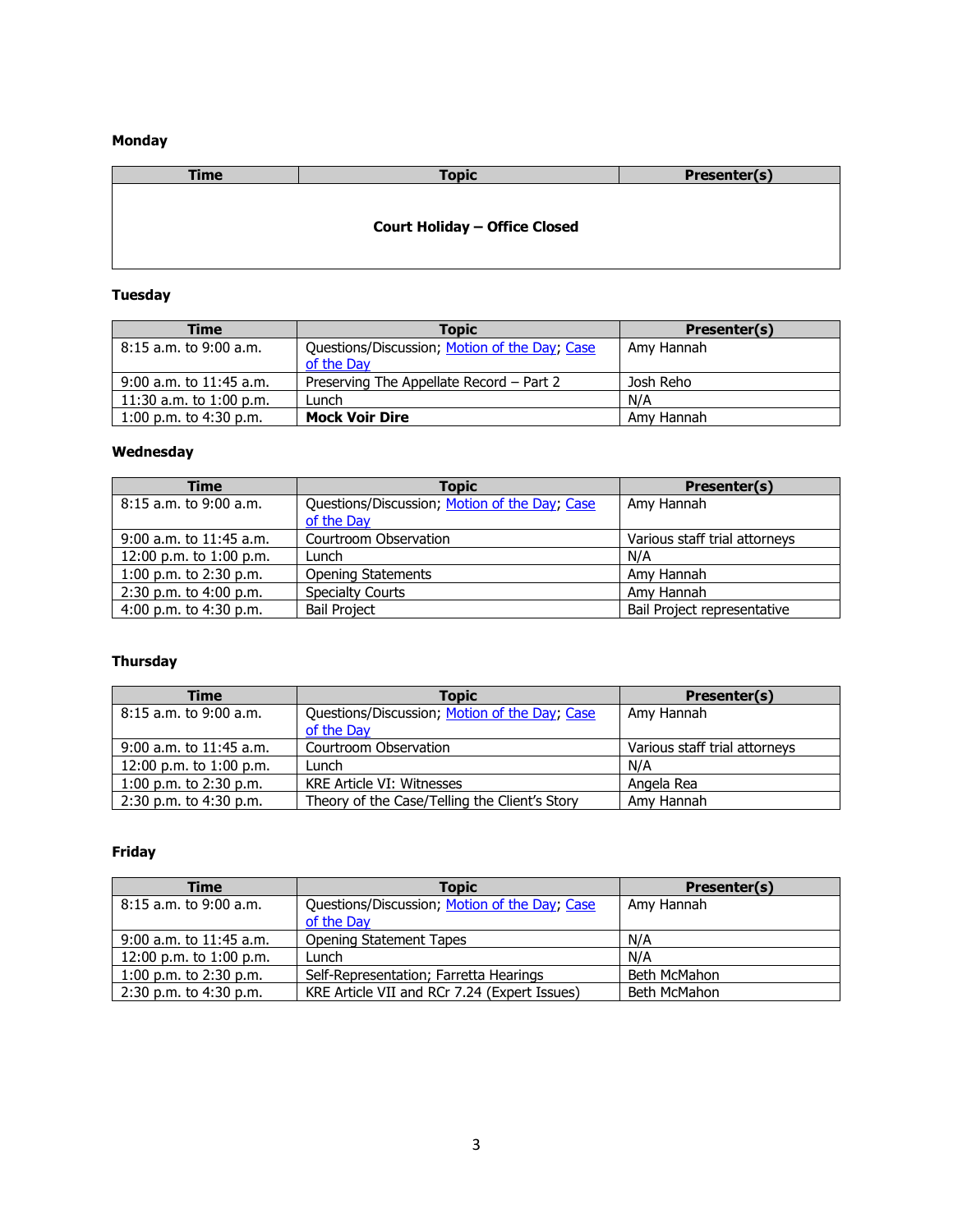| <b>Time</b>                 | <b>Topic</b>                                                   | Presenter(s)    |
|-----------------------------|----------------------------------------------------------------|-----------------|
| $8:15$ a.m. to 9:00 a.m.    | Questions/Discussion; Motion of the Day; Case                  | Amy Hannah      |
|                             | of the Day                                                     |                 |
| $9:00$ a.m. to $11:45$ a.m. | <b>Mock Opening Statements</b>                                 | Amy Hannah      |
| 12:00 p.m. to 1:00 p.m.     | Lunch                                                          | N/A             |
| 1:00 p.m. to $3:00$ p.m.    | Plea Bargaining: Preparation, Communication<br>and Negotiation | Jennifer Porter |
| 3:00 p.m. to 4:30 p.m.      | <b>Collateral Consequences</b>                                 | Angela Rea      |

## **Tuesday**

| Time                      | <b>Topic</b>                                                | Presenter(s)                  |
|---------------------------|-------------------------------------------------------------|-------------------------------|
| $8:15$ a.m. to 9:00 a.m.  | Questions/Discussion; Motion of the Day; Case<br>of the Day | Amy Hannah                    |
| $9:00$ a.m. to 11:45 a.m. | Courtroom Observation                                       | Various staff trial attorneys |
| 12:00 p.m. to 1:00 p.m.   | Lunch                                                       | N/A                           |
| 1:00 p.m. to $2:30$ p.m.  | <b>Prosecutorial Misconduct</b>                             | Amy Hannah                    |
| 2:30 p.m. to 4:30 p.m.    | Cross Examination - Part 1 (Basics)                         | Amy Hannah                    |

### **Wednesday**

| Time                     | Topic                                         | Presenter(s)                  |
|--------------------------|-----------------------------------------------|-------------------------------|
| $8:15$ a.m. to 9:00 a.m. | Questions/Discussion; Motion of the Day; Case | Amy Hannah                    |
|                          | of the Day                                    |                               |
| $9:00$ to 11:45 a.m.     | Courtroom Observation                         | Various staff trial attorneys |
| 12:00 p.m. to 1:00 p.m.  | Lunch                                         | N/A                           |
| 1:00 p.m. to $3:00$ p.m. | Cross Examination - Part 2 (Impeachment)      | Amy Hannah                    |
| $3:00$ p.m. to 4:30 p.m. | <b>Cross Examination Tapes</b>                | N/A                           |

## **Thursday**

| <b>Time</b>                | <b>Topic</b>                                  | <b>Presenter(s)</b>           |
|----------------------------|-----------------------------------------------|-------------------------------|
| $8:15$ a.m. to $9:00$ a.m. | Questions/Discussion; Motion of the Day; Case | Amy Hannah                    |
|                            | of the Day                                    |                               |
| $9:00$ a.m. to 11:45 a.m.  | Courtroom Observation                         | Various staff trial attornevs |
| 12:00 p.m. to $1:00$ p.m.  | Lunch                                         | N/A                           |
| $1:00$ p.m. to $4:30$ p.m. | Everyday Practice Tips                        | Oue Christian/Chris Schramm   |

| Time                        | <b>Topic</b>                                     | Presenter(s) |
|-----------------------------|--------------------------------------------------|--------------|
| $8:15$ a.m. to 9:00 a.m.    | Questions/Discussion; Motion of the Day; Case    | Amy Hannah   |
|                             | of the Day                                       |              |
| $9:00$ a.m. to $11:45$ a.m. | Mock Cross Examination - Lightening Rounds       | Amy Hannah   |
|                             | (Impeachment)                                    |              |
| 12:00 p.m. to 1:00 p.m.     | Lunch                                            | N/A          |
| 1:00 p.m. to $3:00$ p.m.    | Louisville Metro Department of Corrections tour  | <b>LMDC</b>  |
| 3:00 p.m. to 4:30 p.m.      | OPEN (reading, review & prep time for exercises) |              |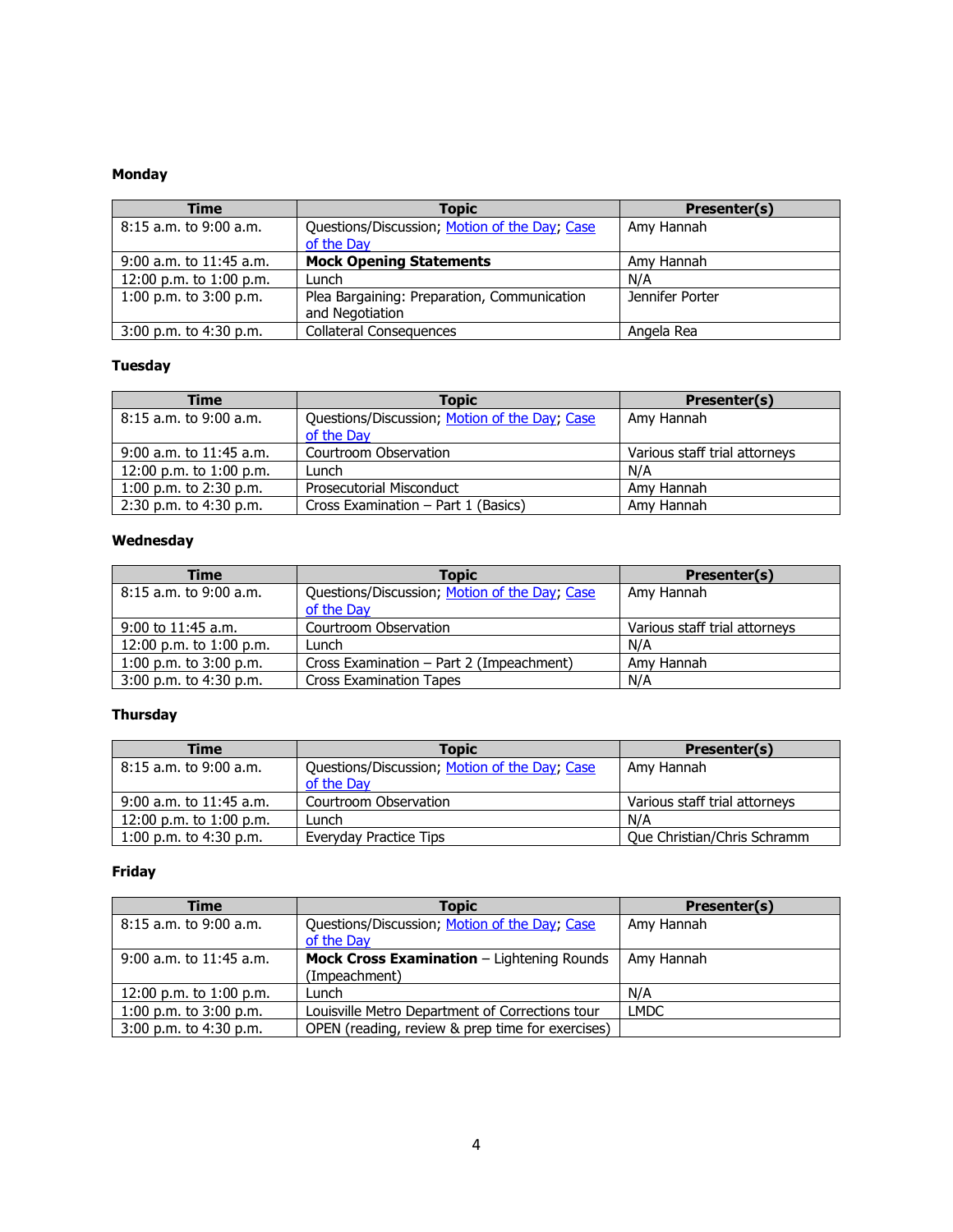| <b>Time</b>                 | <b>Topic</b>                                  | <b>Presenter(s)</b>           |
|-----------------------------|-----------------------------------------------|-------------------------------|
| $8:15$ a.m. to 9:00 a.m.    | Questions/Discussion; Motion of the Day; Case | Amy Hannah                    |
|                             | of the Day                                    |                               |
| $9:00$ a.m. to 11:45 a.m.   | Courtroom Observation                         | Various staff trial attorneys |
| $12:00$ p.m. to $1:00$ p.m. | Lunch                                         | N/A                           |
| 1:00 p.m. to $4:30$ p.m.    | <b>Mock Cross Examinations</b>                | Amy Hannah                    |

### **Tuesday**

| <b>Time</b>                 | <b>Topic</b>                                  | Presenter(s)                  |
|-----------------------------|-----------------------------------------------|-------------------------------|
| $8:15$ a.m. to $9:00$ a.m.  | Questions/Discussion; Motion of the Day; Case | Amy Hannah                    |
|                             | of the Day                                    |                               |
| $9:00$ a.m. to $11:45$ a.m. | Courtroom Observation                         | Various staff trial attorneys |
| 12:00 p.m. to 1:00 p.m.     | Lunch                                         | N/A                           |
| 1:00 p.m. to $2:30$ p.m.    | Restitution, Fees and Fines                   | Josh Reho                     |
| $3:00$ p.m. to 4:30 p.m.    | <b>Closing Argument</b>                       | Amy Hannah                    |

### **Wednesday**

| Time                        | <b>Topic</b>                                                | Presenter(s)                  |
|-----------------------------|-------------------------------------------------------------|-------------------------------|
| $8:15$ a.m. to 9:00 a.m.    | Questions/Discussion; Motion of the Day; Case<br>of the Day | Amy Hannah                    |
| $9:00$ a.m. to $11:45$ a.m. | Courtroom Observation                                       | Various staff trial attorneys |
| 12:00 p.m. to 1:00 p.m.     | _unch                                                       | N/A                           |
| 1:00 p.m. to $4:30$ p.m.    | Sentencing                                                  | Amy Hannah                    |

## **Thursday**

| Time                        | Topic                                        | Presenter(s)                  |
|-----------------------------|----------------------------------------------|-------------------------------|
| $8:15$ a.m. to $9:00$ a.m.  | Questions/Discussion; Motion of the Day (1); | Amy Hannah                    |
|                             | Motion of the Day (2); Case of the Day       |                               |
| $9:00$ a.m. to $11:45$ a.m. | Courtroom Observation                        | Various staff trial attorneys |
| 12:00 p.m. to 1:00 p.m.     | Lunch                                        | N/A                           |
| 1:00 p.m. to $2:30$ p.m.    | Direct Examination                           | Amy Hannah                    |
| $2:30$ p.m. to 4:30 p.m.    | <b>DUI Defense</b>                           | Amy Hannah                    |

| <b>Time</b>                | <b>Topic</b>                                                | Presenter(s) |
|----------------------------|-------------------------------------------------------------|--------------|
| $8:15$ a.m. to $9:00$ a.m. | Questions/Discussion; Motion of the Day; Case<br>of the Day | Amy Hannah   |
| $9:00$ a.m. to 11:45 a.m.  | <b>Instructions</b>                                         | Beth McMahon |
| 12:00 p.m. to 1:00 p.m.    | Lunch                                                       | N/A          |
| 1:00 p.m. to $2:30$ p.m.   | Severance and Joinder                                       | Josh Reho    |
| $2:30$ p.m. to $4:30$ p.m. | Closing Argument Trial Tapes                                | N/A          |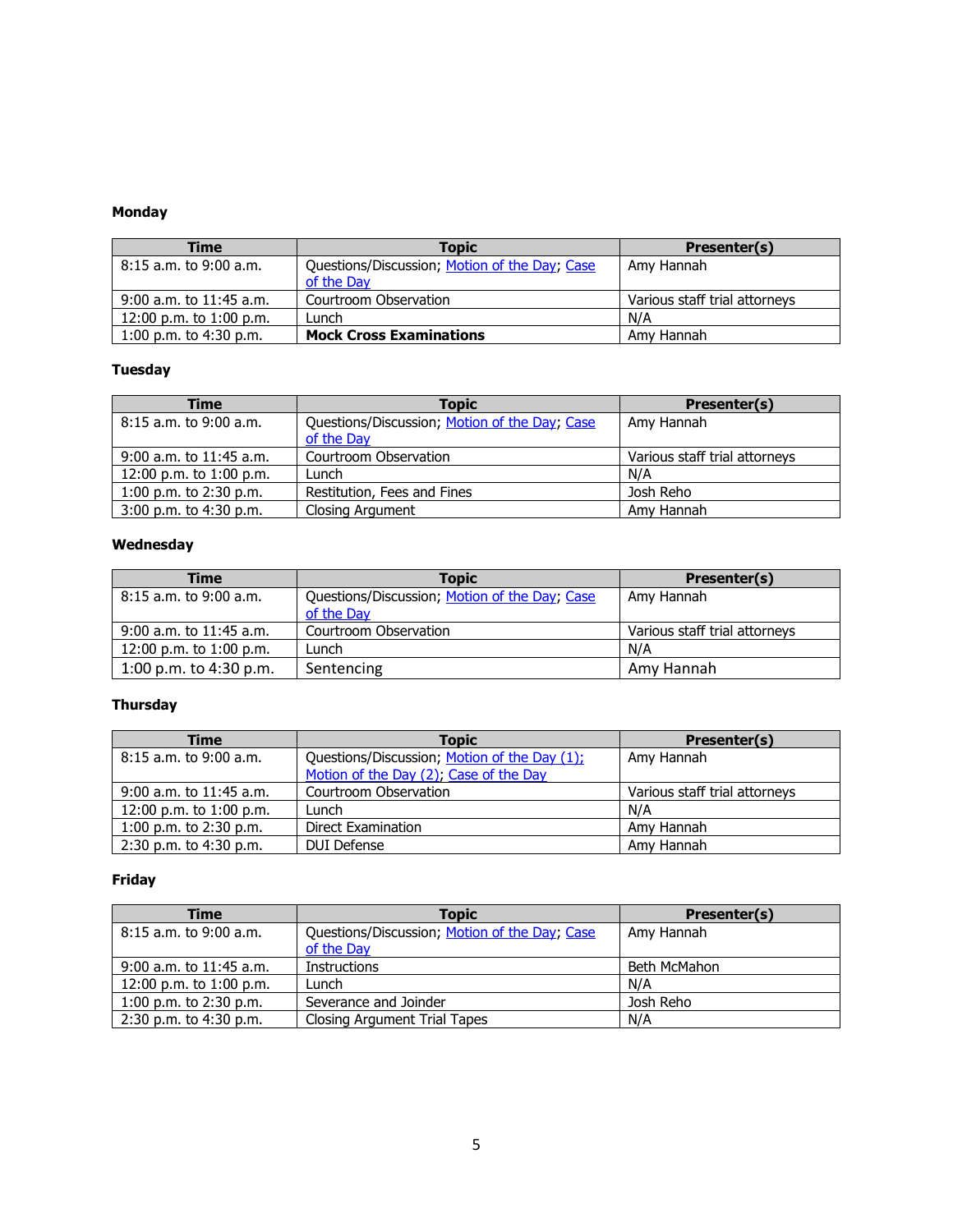| Time                        | Topic                                         | Presenter(s) |
|-----------------------------|-----------------------------------------------|--------------|
| 8:15 a.m. to 9:00 a.m.      | Questions/Discussion; Motion of the Day; Case | Amy Hannah   |
|                             | of the Day                                    |              |
| $9:00$ a.m. to $11:45$ a.m. | Mistrials, Directed Verdicts and Post-Trial   | Josh Reho    |
|                             | Motions                                       |              |
| 12:00 p.m. to 1:00 p.m.     | _unch                                         | N/A          |
| 1:00 p.m. to $4:30$ p.m.    | <b>Mock Directs</b>                           | Amy Hannah   |

## **Tuesday**

| <b>Time</b>                 | Topic                                                                    | Presenter(s)                  |
|-----------------------------|--------------------------------------------------------------------------|-------------------------------|
| $8:15$ a.m. to 9:00 a.m.    | Questions/Discussion; Motion of the Day; Case<br>of the Day              | Amy Hannah                    |
| $9:00$ a.m. to $11:45$ a.m. | Courtroom Observation                                                    | Various staff trial attorneys |
| 12:00 p.m. to 1:00 p.m.     | Lunch                                                                    | N/A                           |
| 1:00 p.m. to $2:30$ p.m.    | Sentencing Hearing at Trial                                              | Amy Hannah                    |
| 2:30 p.m. to 4:30 p.m.      | Obtaining a Trial Date and Trial Preparation;<br><b>Trial Checklists</b> | Amy Hannah                    |

### **Wednesday**

| <b>Time</b>                 | <b>Topic</b>                                                | Presenter(s)                  |
|-----------------------------|-------------------------------------------------------------|-------------------------------|
| $8:15$ a.m. to 9:00 a.m.    | Questions/Discussion; Motion of the Day; Case<br>of the Day | Amy Hannah                    |
| $9:00$ a.m. to $11:45$ a.m. | Courtroom Observation                                       | Various staff trial attorneys |
| 12:00 p.m. to 1:00 p.m.     | Lunch                                                       | N/A                           |
| 1:00 p.m. to $2:30$ p.m.    | Social Workers; Social Services Referrals, etc.             | Amy Hannah                    |
| 2:30 p.m. to 4:30 p.m.      | Juvenile Court Presentation                                 | Mike Ferraraccio/Lana Fazio   |

## **Thursday**

| <b>Time</b>               | <b>Topic</b>                                  | Presenter(s) |
|---------------------------|-----------------------------------------------|--------------|
| 8:15 a.m. to 9:00 a.m.    | Questions/Discussion; Motion of the Day; Case | Amy Hannah   |
|                           | of the Day                                    |              |
| $9:00$ a.m. to 11:45 a.m. | Appeals, Writs, and Other Appellate Matters   | Josh Reho    |
| 12:00 p.m. to 1:00 p.m.   | Lunch                                         | N/A          |
| 1:00 p.m. to $4:30$ p.m.  | <b>Mock Closing Arguments</b>                 | Amy Hannah   |

| Time                        | <b>Topic</b>                                  | Presenter(s)                 |
|-----------------------------|-----------------------------------------------|------------------------------|
| 8:15 a.m. to 9:00 a.m.      | Questions/Discussion; Motion of the Day; Case | Amy Hannah                   |
|                             | of the Day                                    |                              |
| $9:00$ a.m. to $10:30$ a.m. | Administrative Assistants/Secretaries         | Sharon Johnson/Robin Jones   |
| 10:30 a.m. to $11:45$ a.m.  | Investigative/Paralegal Requests              | Robin Rawlins/Rachel Holcomb |
| 12:00 p.m. to 1:00 p.m.     | Lunch                                         | N/A                          |
| 1:00 p.m. to 3:30 p.m.      | <b>JustWare</b>                               | Jim Kennedy                  |
| $3:30$ p.m. to $4:30$ p.m.  | Intake                                        | Amy Hannah                   |